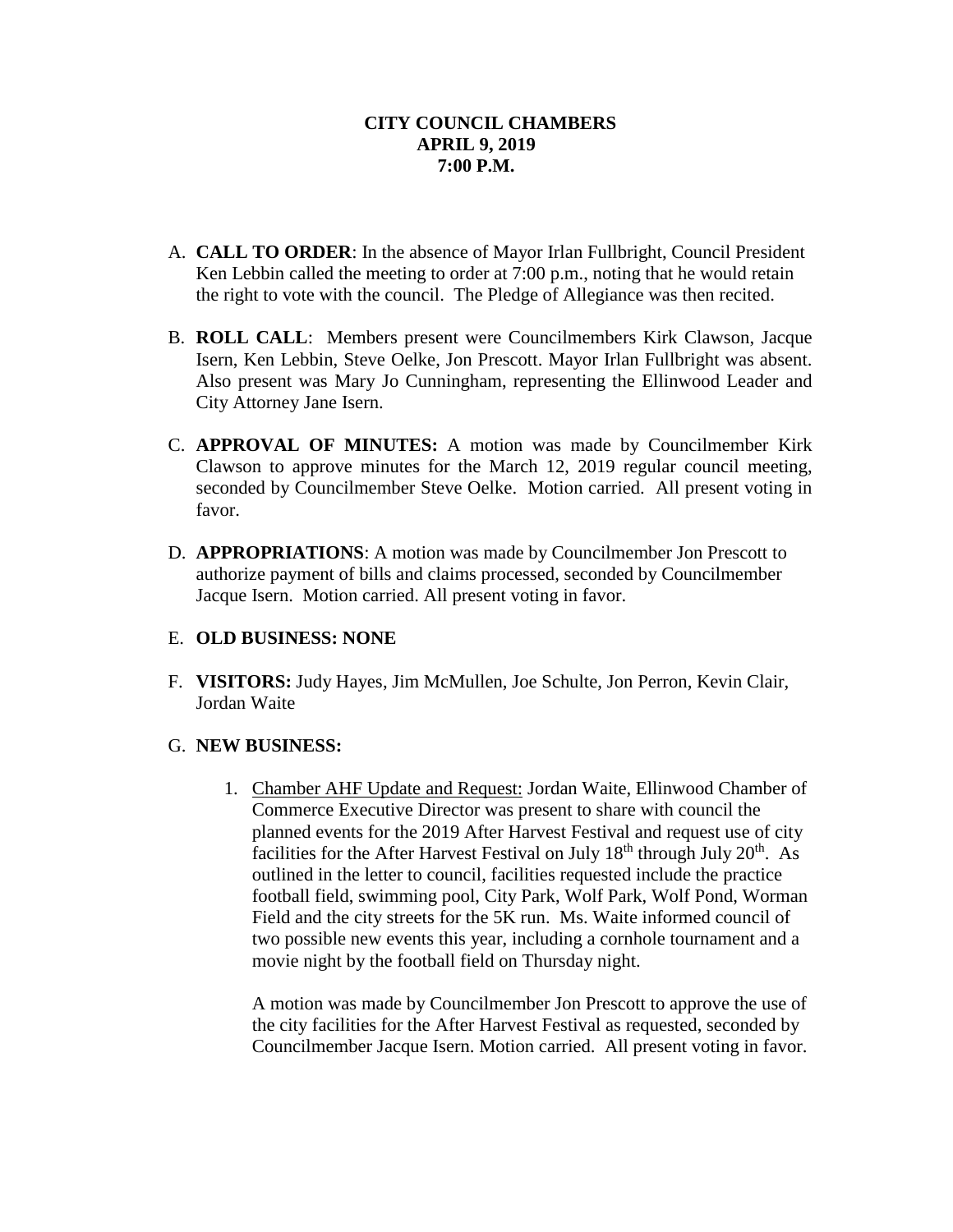#### **CITY COUNCIL CHAMBERS APRIL 9, 2019 7:00 P.M.**

2. Demolition Bids: Staff explained that bid specifications for the demolition of the condemned properties at 106 W.  $4<sup>th</sup>$  and 404 East  $4<sup>th</sup>$  were sent to three companies and was published in the local paper. The following two bids were received:

| <b>Stone Sand Company</b>        | \$13,350.00 Completion date: 5-31-19 |
|----------------------------------|--------------------------------------|
| <b>Prosser Dirt Construction</b> | \$14,900.00 Completion date: 4-26-19 |

A motion was made by Councilmember Jon Prescott to approve the bid from Stone Sand Company in the amount of \$13,350.00, seconded by Councilmember Kirk Clawson. Motion carried. All present voting in favor.

3. KMU Designation of Voting Delegates: The annual meeting of Kansas Municipal Utilities is scheduled for May  $8<sup>th</sup>$  through May  $10<sup>th</sup>$ , 2019. Robert Peter is currently designated as voting delegate and Chris Komarek is currently designated as alternate voting delegate. With the passing of Robert Peter, it is necessary for council to designate a voting delegate and an alternate voting delegate.

A motion was made by Councilmember Steve Oelke to designate Chris Komarek voting delegate and Jon Perron as alternate voting delegate, seconded by Councilmember Jon Prescott. Motion carried. All present voting in favor.

4. Approval of City Fireworks Display Date and Contributions: Presented to council for consideration was a proposed date of Thursday July  $4<sup>th</sup>$  for a community fireworks display, with a rain date of July 5th. The commitment of city funds was also discussed and staff explained, as in the past, letters will be sent out to area businesses requesting donations for the event.

A motion was made by Councilmember Jacque Isern to approve the community fireworks display on July 4<sup>th</sup>, with a rain date of July 5th and approve a city contribution up to \$5,000 not including insurance, seconded by Councilmember Steve Oelke. Motion carried. All present voting in favor.